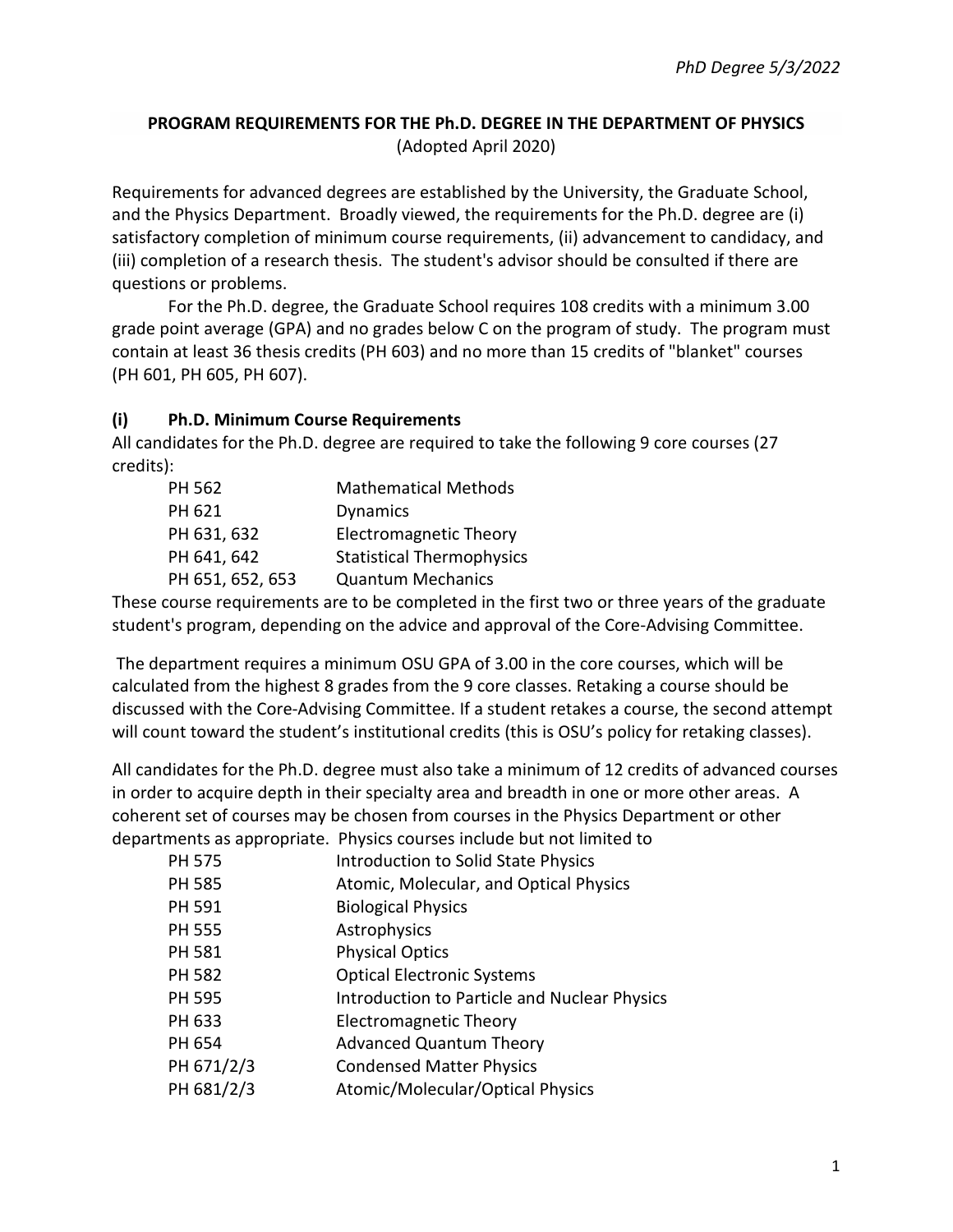When a candidate needs to take advanced specialty courses outside of the Physics Department, the student and the major professor should select the courses with approval of the student's Program Committee.

## **Required seminars:**

- All graduate students are required to register for and attend the Department Seminar (Colloquium, PH 607-1) each term.
- All graduate students are required to take the Seminar on Professional Communications for Physicists for one term (PH 607-4 in Spring term).
- First-year students are required to take the Research Seminar for one term (PH 607-4 in Winter term).
- Graduate Teaching Assistants are required to take the TA Seminar (PH 607-3) during Fall Term of their first year of study.

## **OSU GPA requirements:**

A minimum grade point average (GPA) of 3.00 is required for all courses taken at OSU as a graduate student and for courses included in the graduate program. Grades on transfer courses will be included in the calculation of the program GPA, but will not affect the GPA of courses taken at OSU. You must meet the minimum GPA requirement before scheduling final oral exams.

## **Minimum credit requirement for graduate assistants:**

Graduate students with full-time assistantships (teaching or research) are required by the Graduate School to take no fewer than 12 nor more than 16 credit hours per quarter. These credits need not all be in graduate level courses (500 and 600 level).

# **Training in the responsible conduct of research:**

All graduate students are required to take training in the responsible conduct of research (RCR). In our department, RCR training has 3 parts:

- Online CITI training: see the OSU Responsible Conduct of Research Training page: http://research.oregonstate.edu/ori/responsible-conduct-research.
- Individual PI training: Principal Investigators will integrate Research Responsibility into their group activities.
- Modules in the Research Seminar (PH 607-4): Module 1, Module 2. The modules can be downloaded from http://www.physics.oregonstate.edu/research-ethics.

Graduate students need to complete the CITI training and the modules in their first year as part of the Research Seminar. Completion is documented by printing out the final results page from the CITI training and by attendance at the Research Seminar. Students who missed the research seminar should review the two modules and note that on the CITI printout. The printouts go to Kelly Carter in the Department office.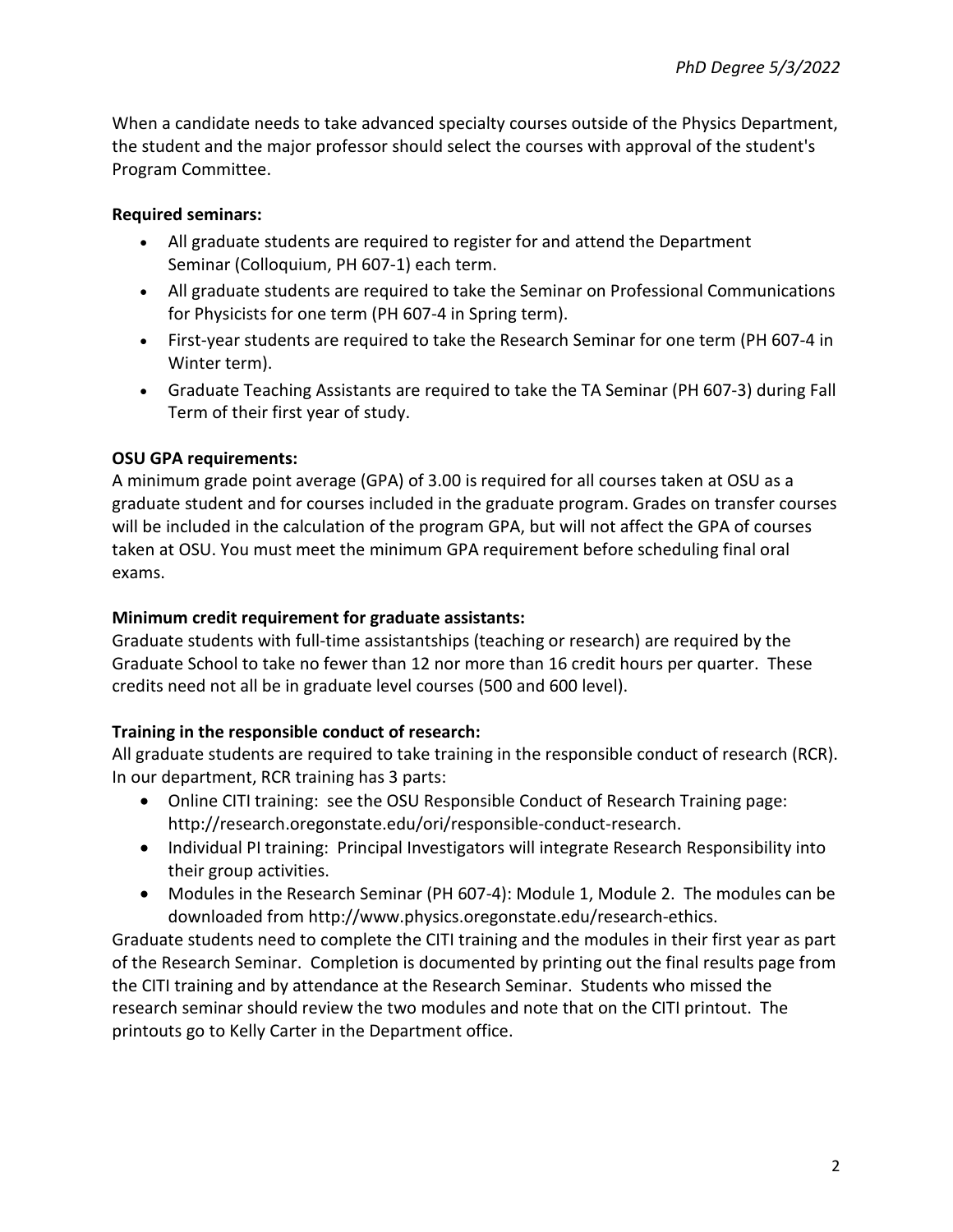### **Pedagogical training:**

The core-advising committee will meet with students at the beginning of Year 1 to help students identify appropriate pedagogical training. For example, It may be a course or workshop about being an effective teaching assistant in physics. The student must participate in and pass the training.

#### **Inclusion and diversity training:**

The core-advising committee will meet with students at the beginning of Year 1 to help students identify appropriate inclusion and diversity training. For example, it may be a course or workshop about inclusion and diversity. The student must participate in and pass the training. Some available courses are

- Difference, Power, and Discrimination (DPD) <https://dpd.oregonstate.edu/dpd-course-list>
- Social Justice Education Initiative (SJEI) [https://ctl.oregonstate.edu/announcement/social](https://ctl.oregonstate.edu/announcement/social-justice-education-initiative-sjei-faculty-and-staff-has-launched)[justice-education-initiative-sjei-faculty-and-staff-has-launched](https://ctl.oregonstate.edu/announcement/social-justice-education-initiative-sjei-faculty-and-staff-has-launched)
- CSSA 520 Multicultural Issues in Higher Education
- GRAD 542/WGSS 542 Inclusive College Classroom: Difference, Power, and Discrimination
- WGSS 535 Feminist Teaching and Learning
- MTH 607 Building Diverse, Inclusive, Respectful and Welcoming Mathematics **Communities**
- ANTH 550/ES 599/WLC 599 Language, Race & Racism in the U.S.
- BIOE 520 Social Justice, Ethics, and Engineering
- Search Advocate Training <https://searchadvocate.oregonstate.edu/>
- Any DEI workshops that the professional societies sponsor

#### **Example Programs**

The 9 core courses are regularly scheduled in an academic year as shown in the table.

| Fall         | Winter       | <b>Spring</b> |
|--------------|--------------|---------------|
| Ph 562 MathM | Ph 631 E&M I | Ph 632 E&M II |
| Ph 651 QM I  | Ph 652 QM II | Ph 653 QM III |
| Ph 621 CM    | Ph 641 SM I  | Ph 642 SM II  |

#### **Annual Core Course Schedule**

Below are example programs that satisfy the departmental course requirements over 6 quarters. Many variations are possible and are sometimes necessitated by the course schedules.

#### **Example1: EM and QM in 1st year**

|--|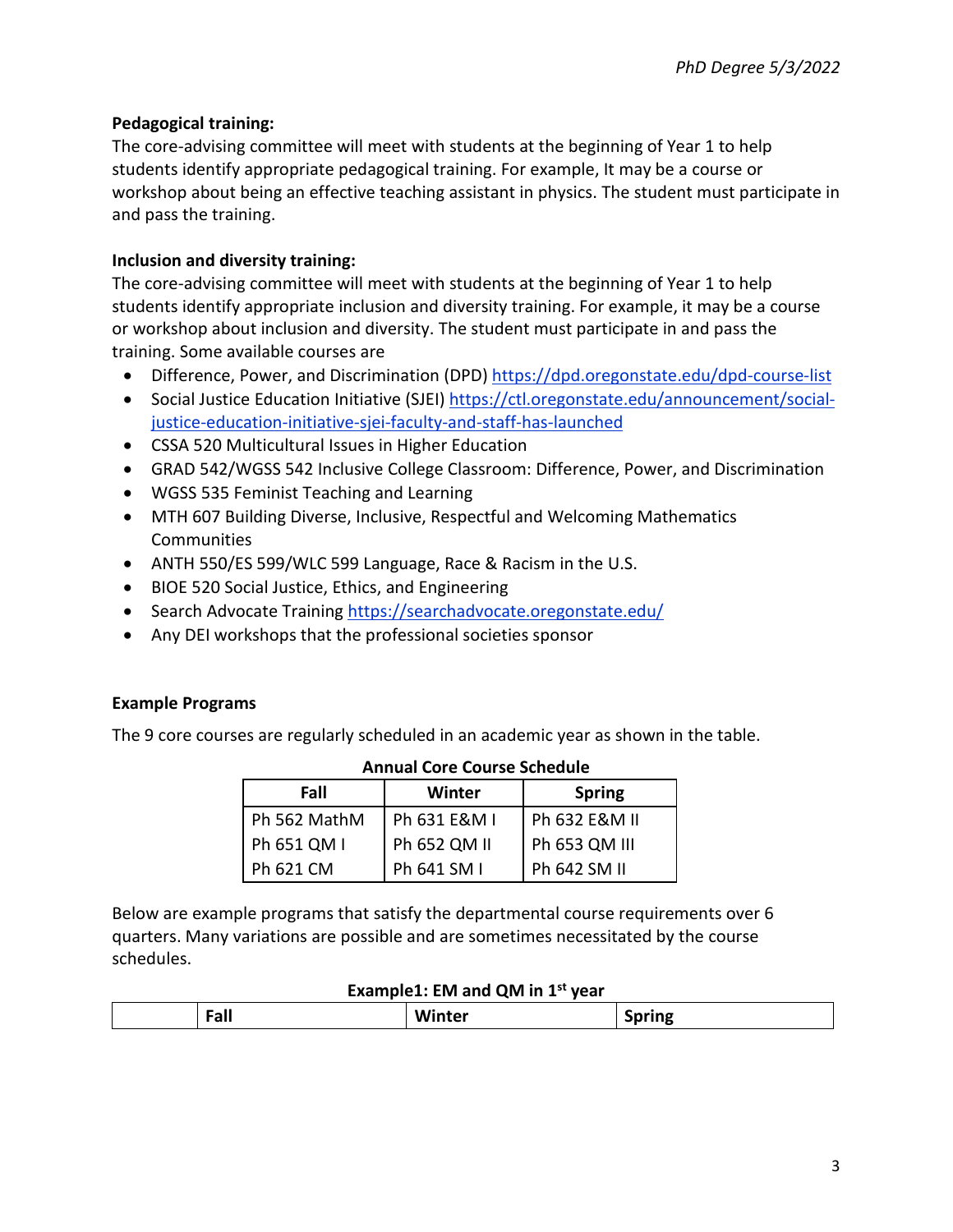|                      | PH 562 (3)              | PH 631 (3)                | PH 632 (3)              |
|----------------------|-------------------------|---------------------------|-------------------------|
| $1st$ year           | PH 651 (3)              | PH 652 (3)                | PH 653 (3)              |
|                      | Pedagogy Training (3)   | Elective (3)              | PH 575 or 585 (3)       |
|                      | PH 607-1 (1) Colloquium | PH 607-1 (1) Colloquium   | PH 607-1 (1) Colloquium |
|                      | PH 607-3 (1) TA seminar | PH 607-4 (1) Intro Rsrch. | PH 601 (2) Research     |
|                      | PH 607-301 (1) SSO sem  | PH 601 (1) Research       |                         |
|                      | PH 621 (3)              | PH 641 (3)                | PH 642 (3)              |
|                      | Elective (3)            | Elective (3)              | PH 607-1 (1) Colloquium |
| 2 <sup>nd</sup> year | PH 607-1 (1) Colloquium | PH 607-1 (1) Colloquium   | PH 607-4 (1) Comm Sem   |
|                      | PH 607-301 (1) SSO sem  | PH 607-301 (1) SSO sem    | PH 601 (7) Research     |
|                      | PH 601 (4) Research     | PH 601 (4) Research       |                         |

# **Example2: EM in 2nd year**

|            | Fall                    | Winter                    | <b>Spring</b>           |
|------------|-------------------------|---------------------------|-------------------------|
| $1st$ year | PH 562 (3)              | PH 652 (3)                | PH 653 (3)              |
|            | PH 651 (3)              | Elective1 (3)             | PH 541 (3)              |
|            | Pedagogy Training (3)   | Elective2 (3)             | PH 575 or 585 (3)       |
|            | PH 607-1 (1) Colloquium | PH 607-1 (1) Colloquium   | PH 607-1 (1) Colloquium |
|            | PH 607-3 (1) TA seminar | PH 607-4 (1) Intro Rsrch. | PH 601 (2) Research     |
|            | PH 607-301 (1) SSO sem  | PH 601 (1) Research       |                         |
| $2nd$ year | PH 621 (3)              | PH 631 (3)                | PH 632 (3)              |
|            | PH 531 (3)              | PH 641 (3)                | PH 642 (3)              |
|            | PH 607-1 (1) Colloquium | PH 607-1 (1) Colloquium   | PH 607-1 (1) Colloquium |
|            | PH 607-301 (1) SSO sem  | PH 607-301 (1) SSO sem    | PH 607-4 (1) Comm Sem   |
|            | PH 601 (4) Research     | PH 601 (4) Research       | PH 601 (7) Research     |

# **Example3: QM in 2nd year**

|                      | Fall                    | <b>Winter</b>             | <b>Spring</b>           |
|----------------------|-------------------------|---------------------------|-------------------------|
|                      | PH 562 (3)              | PH 631 (3)                | PH 632 (3)              |
| $1st$ year           | PH 531 (3)              | PH 425 or 551 (3)         | PH 541 (3)              |
|                      | Pedagogy Training (3)   | Elective (3)              | PH 575 or 585 (3)       |
|                      | PH 607-1 (1) Colloquium | PH 607-1 (1) Colloquium   | PH 607-1 (1) Colloquium |
|                      | PH 607-3 (1) TA seminar | PH 607-4 (1) Intro Rsrch. | PH 601 (2) Research     |
|                      | PH 607-301 (1) SSO sem  | PH 601 (1) Research       |                         |
| 2 <sup>nd</sup> year | PH651(3)                | PH 652 (3)                | PH 653 (3)              |
|                      | PH 621 (3)              | PH 641 (3)                | PH 642 (3)              |
|                      | PH 607-1 (1) Colloquium | PH 607-1 (1) Colloquium   | PH 607-1 (1) Colloquium |
|                      | PH 607-301 (1) SSO sem  | PH 607-301 (1) SSO sem    | PH 607-4 (1) Comm Sem   |
|                      | PH 601 (4) Research     | PH 601 (4) Research       | PH 601 (4) Research     |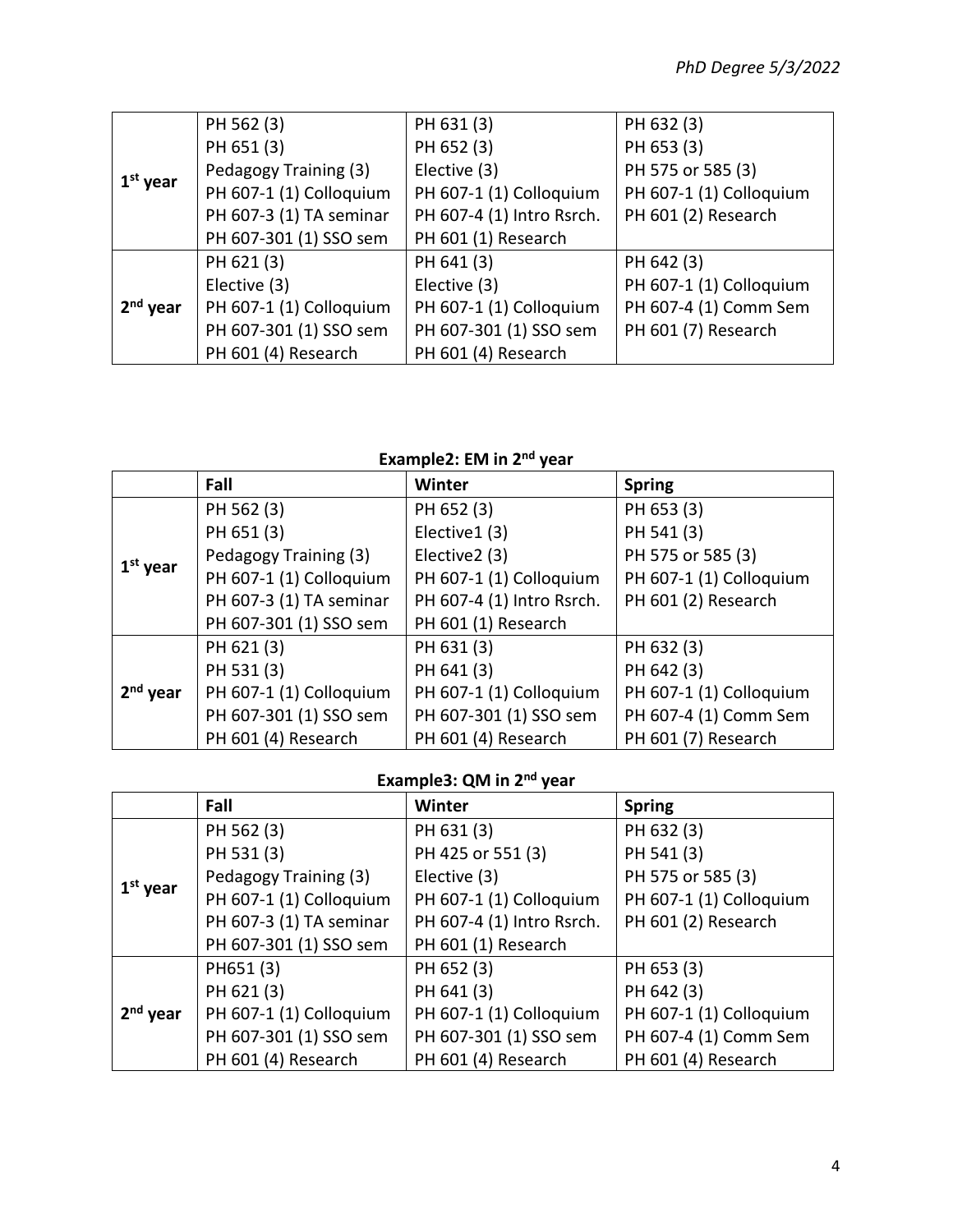Once the course requirements have been satisfied, a typical program consists of a 12-credit combination of elective courses, seminars, and research or thesis depending on the student's research interests and guidance from the major professor and the committee.

Students are encouraged to begin exploring research opportunities during the first year of study and to engage in research as soon as possible, but in any case during the second year of study.

# **(ii) Advancement to Candidacy**

In addition to the course requirements, the student must complete a writing project and pass the preliminary oral examination for advancement to candidacy. The writing project should be completed before scheduling the oral examination. The writing project and the oral examination are described in more detail in a separate document. It is the responsibility of each oral exam chair (usually the student's major professor) to describe the exam, and its possible outcomes, in detail to each examinee.

# **(iii) Completion of a Thesis**

The Ph.D. is a research degree and a thesis on the research is required. During the first year of study, the student should make an effort to become informed about the fields of specialization offered in the department. These fields include experimental, theoretical, and computational studies in the areas of Atomic/Molecular/Optical Physics, Condensed Matter Physics, Biophysics, Physics Education Research, Astrophysics, and High Energy Physics. The seminar, "Introduction to Research," offered each Winter Term, begins this process. Other opportunities include specialty courses in various fields, visits to laboratories where work is in progress, specialized seminars, and the department colloquia at which a wide range of topics is discussed. Journals are available online via campus internet connections. It is also possible to do research with professors in other departments. For more information, see the head graduate advisor.

As early as possible the student should select a major professor, who will supervise the research leading to the thesis. Under the direction of the major professor, the student's program is planned beyond the core curriculum and a committee is set up to formally submit an approved program to the Graduate School. This same committee gives the preliminary oral examination for candidacy and evaluates the final oral examination.

There are six steps that are designed to aid progress toward the degree:

(1) As early as possible after the choice of major professor, a doctoral committee is selected to consider and approve the student's proposed program, and the program is submitted to the Graduate School. The student must file the program with the Graduate School before the end of the 5<sup>th</sup> term. This committee normally includes the major professor, another professor knowledgeable in the specialty field, two other physics faculty members, and an outside representative (GCR: Graduate Council Representative) appointed by the graduate school. All except the last are selected by mutual agreement among the major professor, the student, and the committee member. This committee also administers the required preliminary oral examination for admission to candidacy.